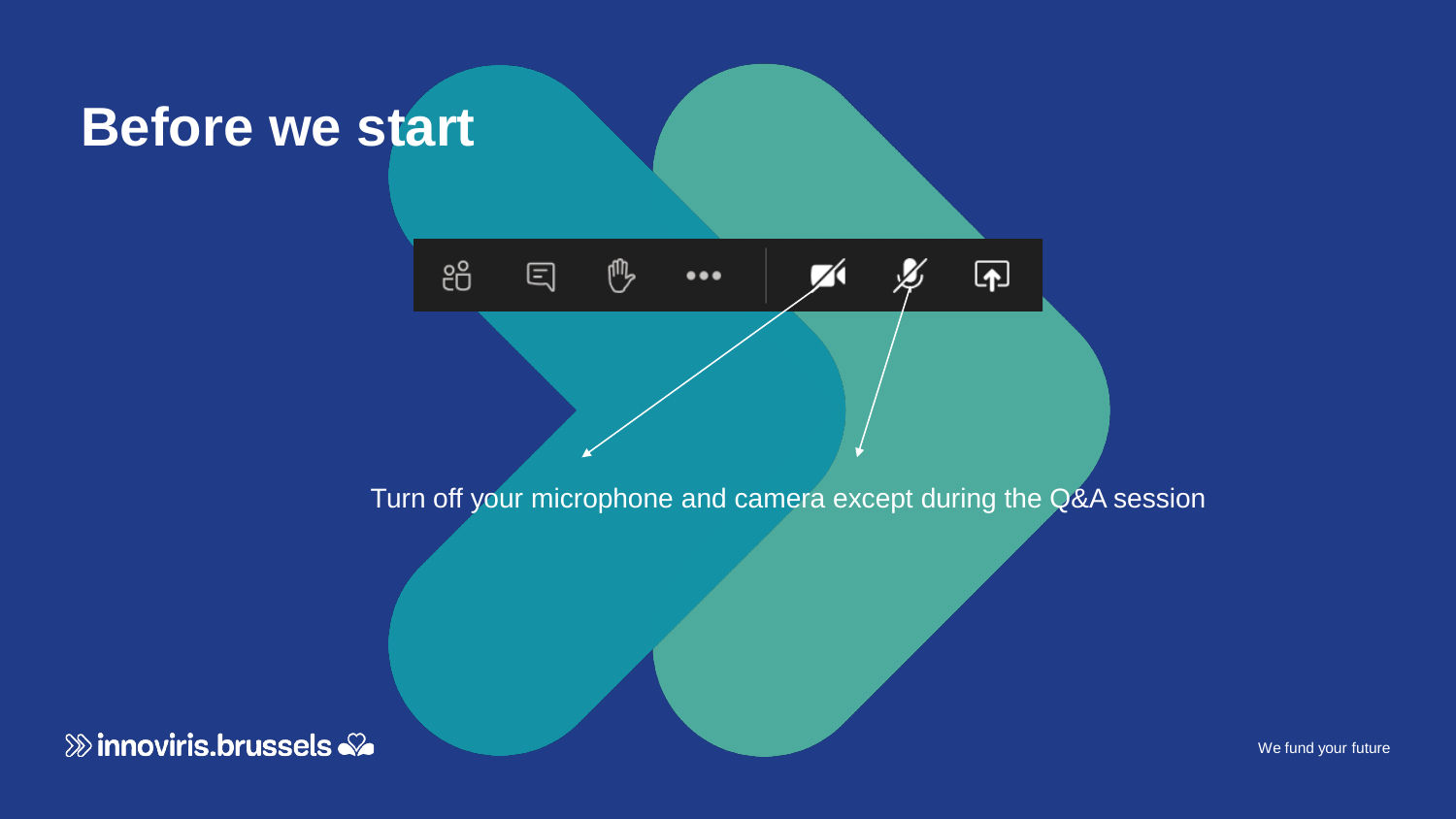12-04-22

# **Call for experimental projects – Recovery of urban waste**

**& innoviris.brussels**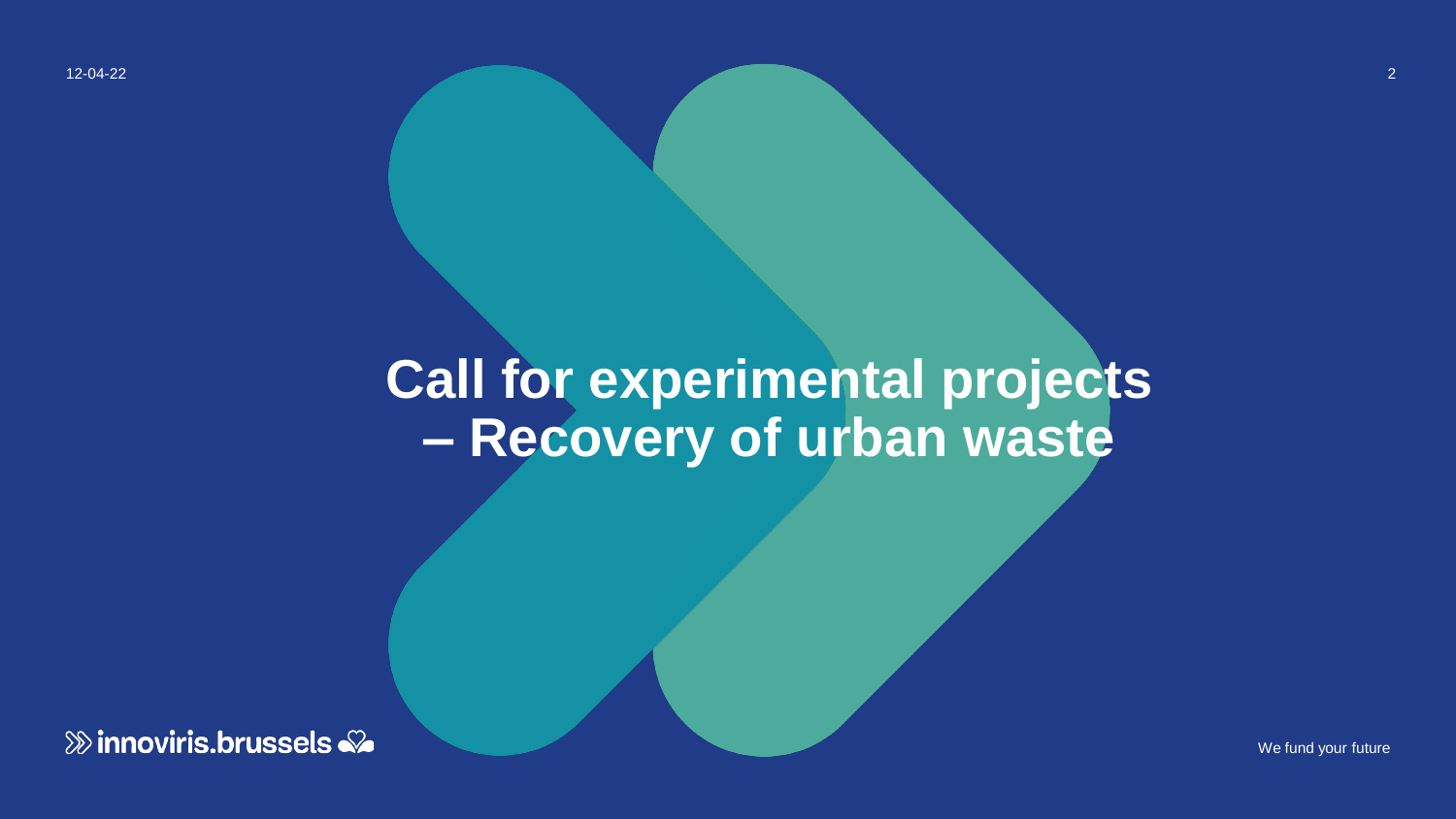Agenda  $\rightarrow$  16:05 – Introduction by the secretary of state

 $\delta$  16:20 – Call presentation

16:40 – Overview of the regional offer in circular economy

16:55 – Recy-K presentation

 $\sqrt{2}$  17:10 – Q&A

Barbara Trachte

3

Gilles Ysebaert

Patricia Foscolo

Nicolas Lambillon

 $\gg$  innoviris.brussels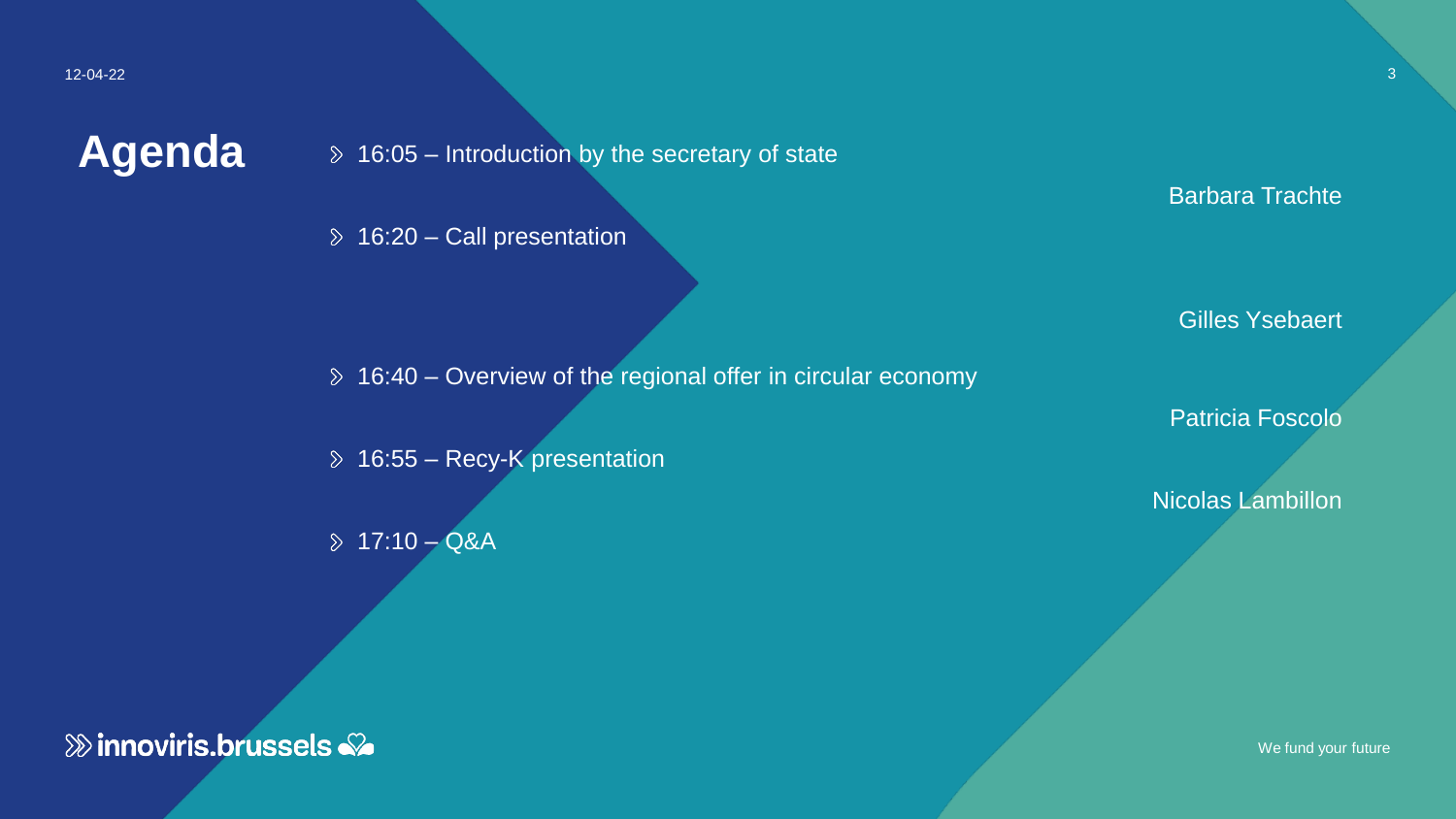12-04-22

## **Call for experimental projects – Recovery of urban waste**

Gilles Ysebaert

**& innoviris.brussels** 

We fund your future

4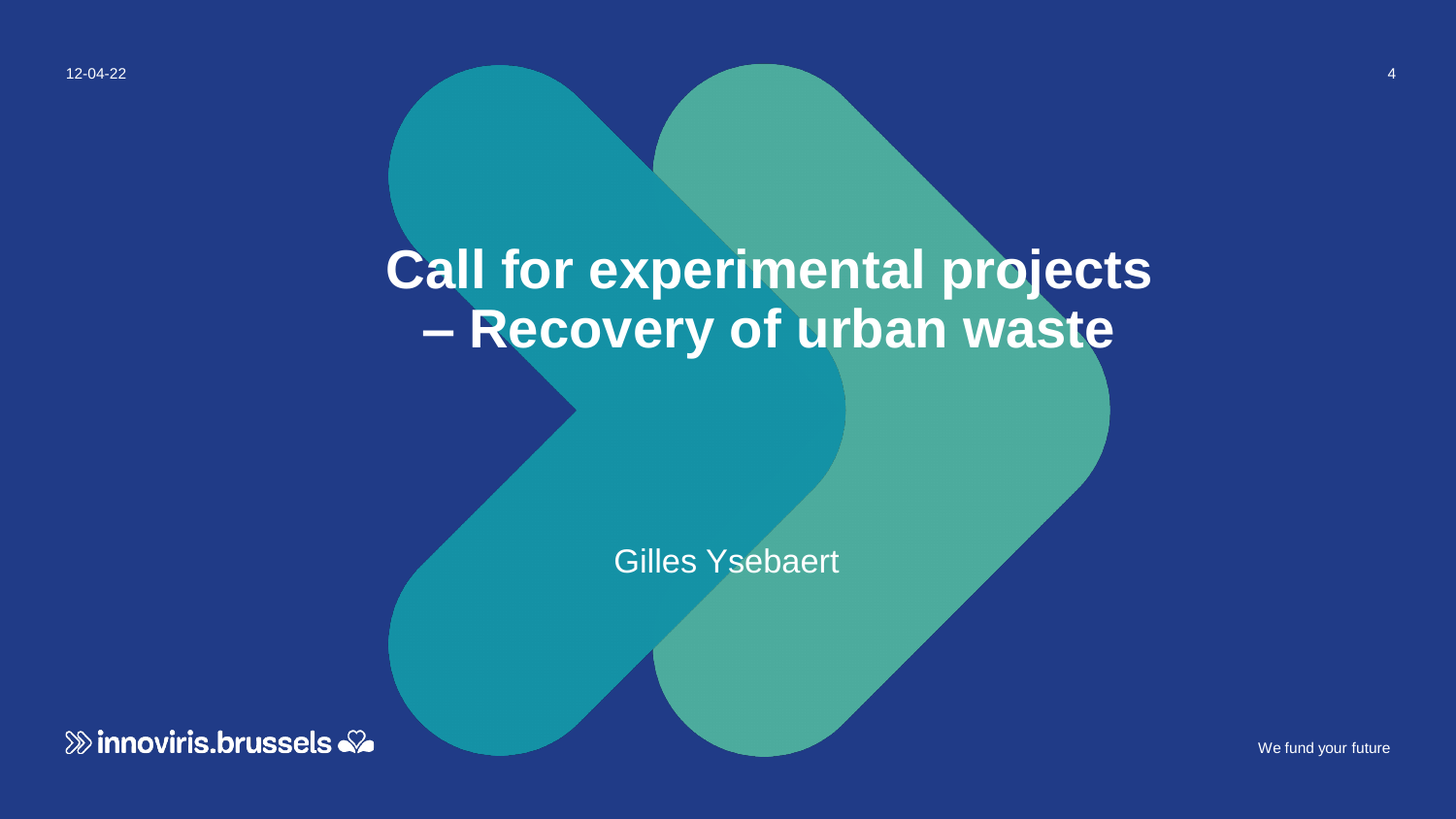

**Regional** Institute for Research and Innovation

5

### $\gg$  innoviris .brussels & we fund your future



**To connect, stimulate and financially support** citizens, businesses, research organisations and non-profit organisations.



### **« We fund your future** »

Contribute to the development of the Brussels-Capital Region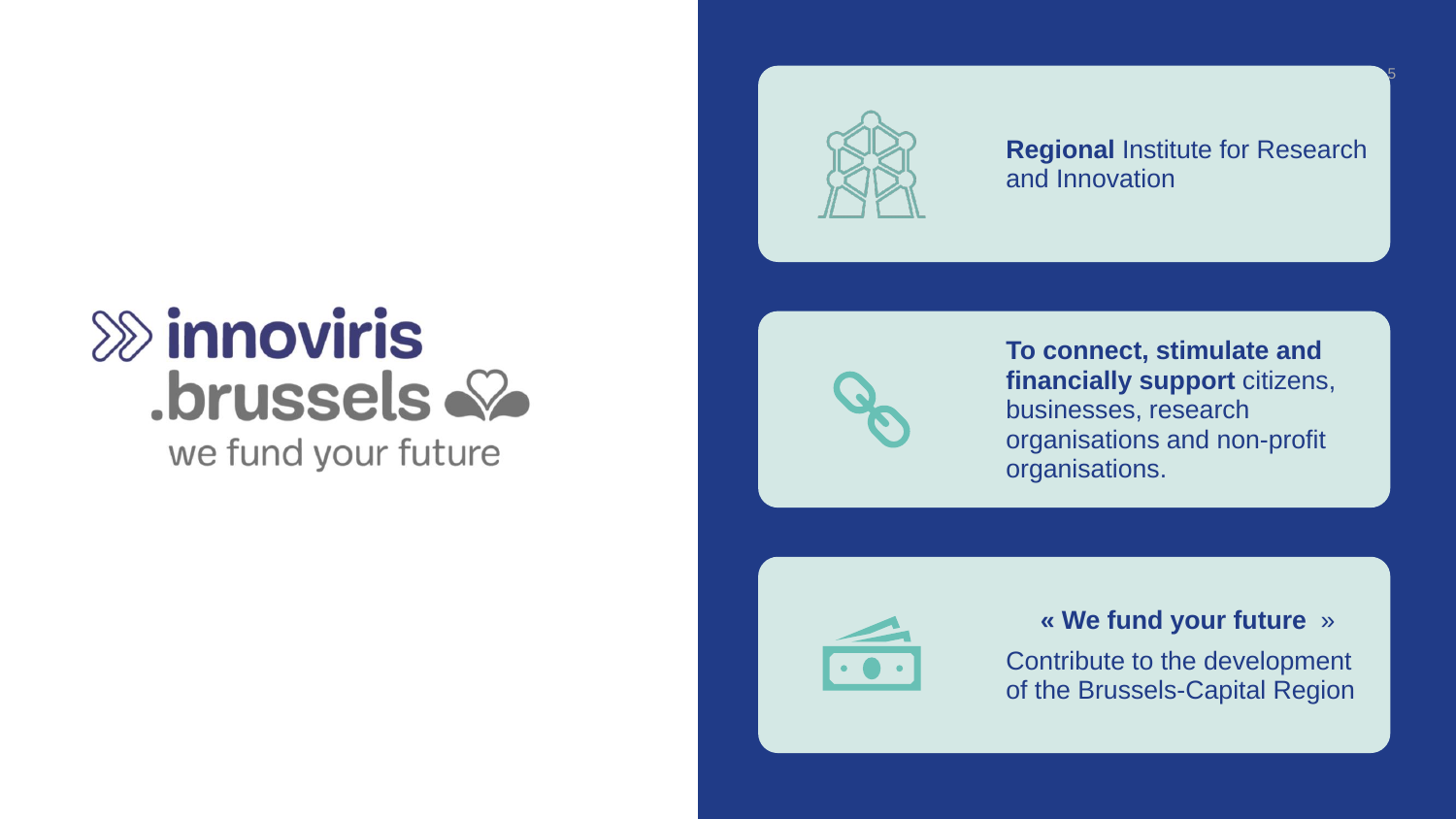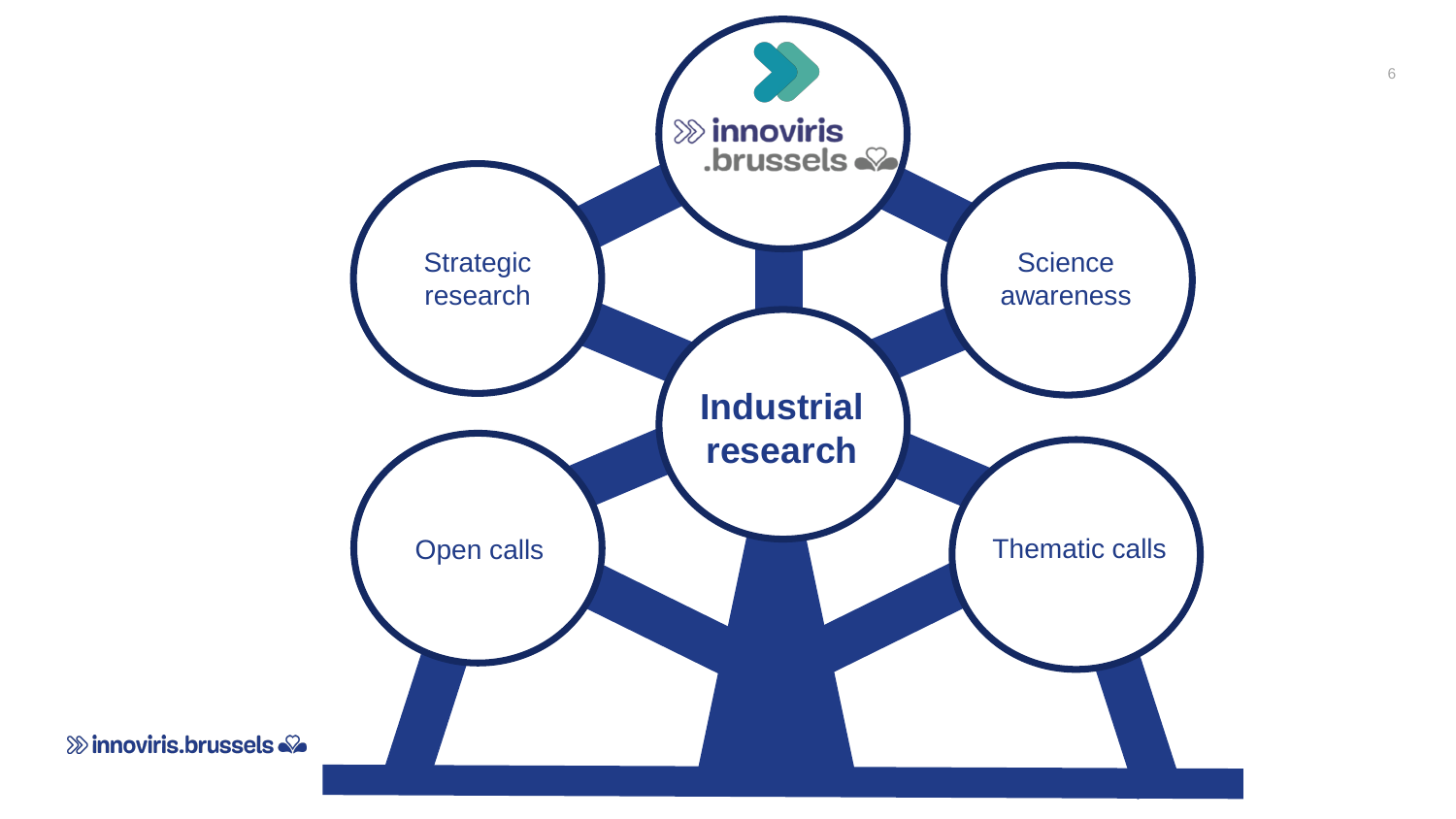Regional programme for the circular economy

### **Origins of the call**



Encouraging the reuse of waste in the economy



Programmes for businesses and the short-term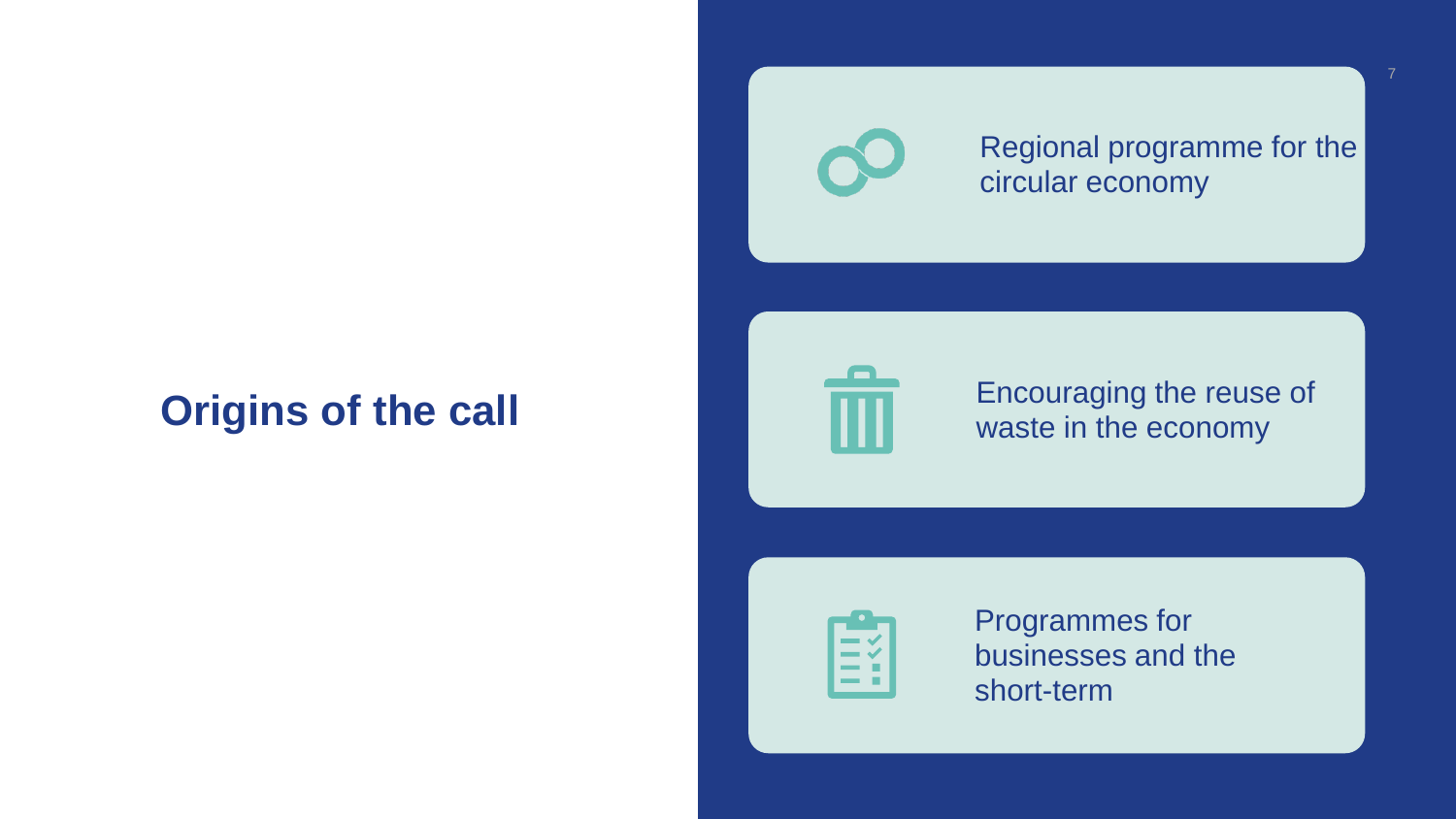### **The call**

- Call for projects dedicated to entrepreneurs :  $\delta$ 
	- All legal forms  $\delta$
	- All sizes  $\mathcal{D}$
- Objective: to **test** the **feasibility** of their project before launching a new activity, or reorienting  $\delta$ an existing, **innovative** activity based on the **valorisation** of urban deposits.

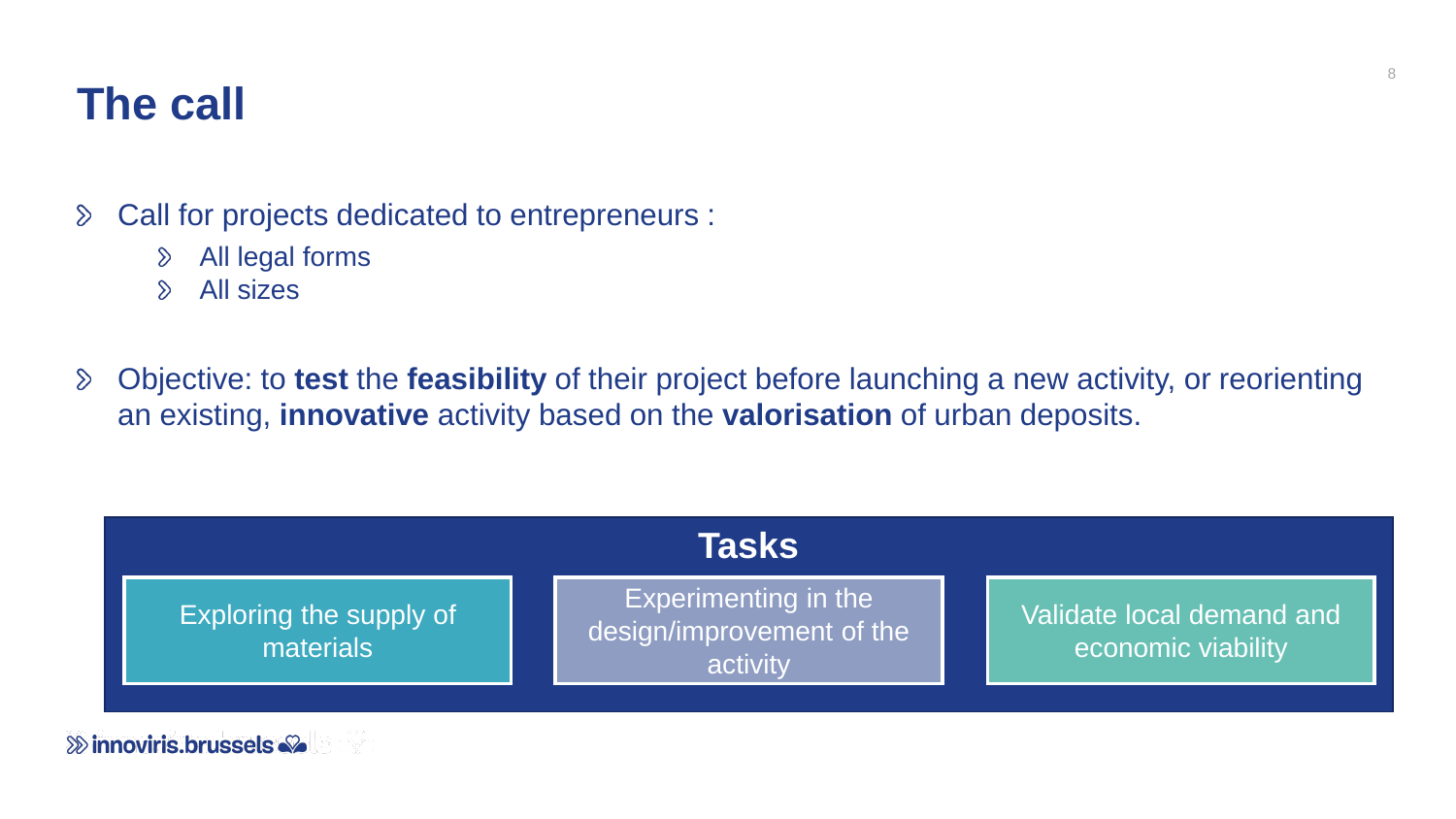### **Recovery of urban waste**

#### Recovery activities covered  $\delta$



#### Urban waste:  $\mathcal{D}$

All resource flows produced and discharged by the city's actors or passing through its territory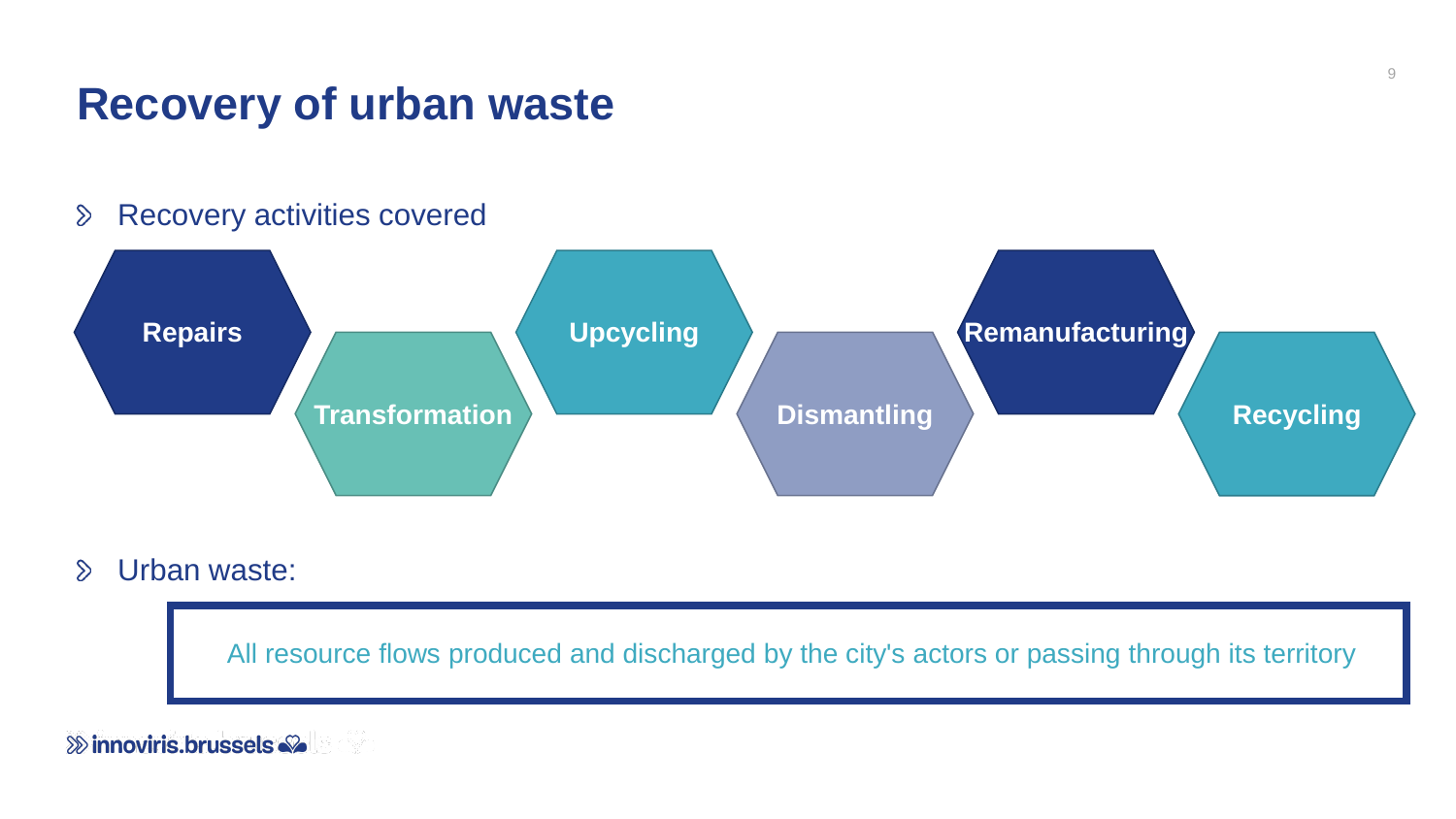

Legal framework of the feasibility study  $\frac{1}{2}$  "de minimis" aid  $\delta$ 

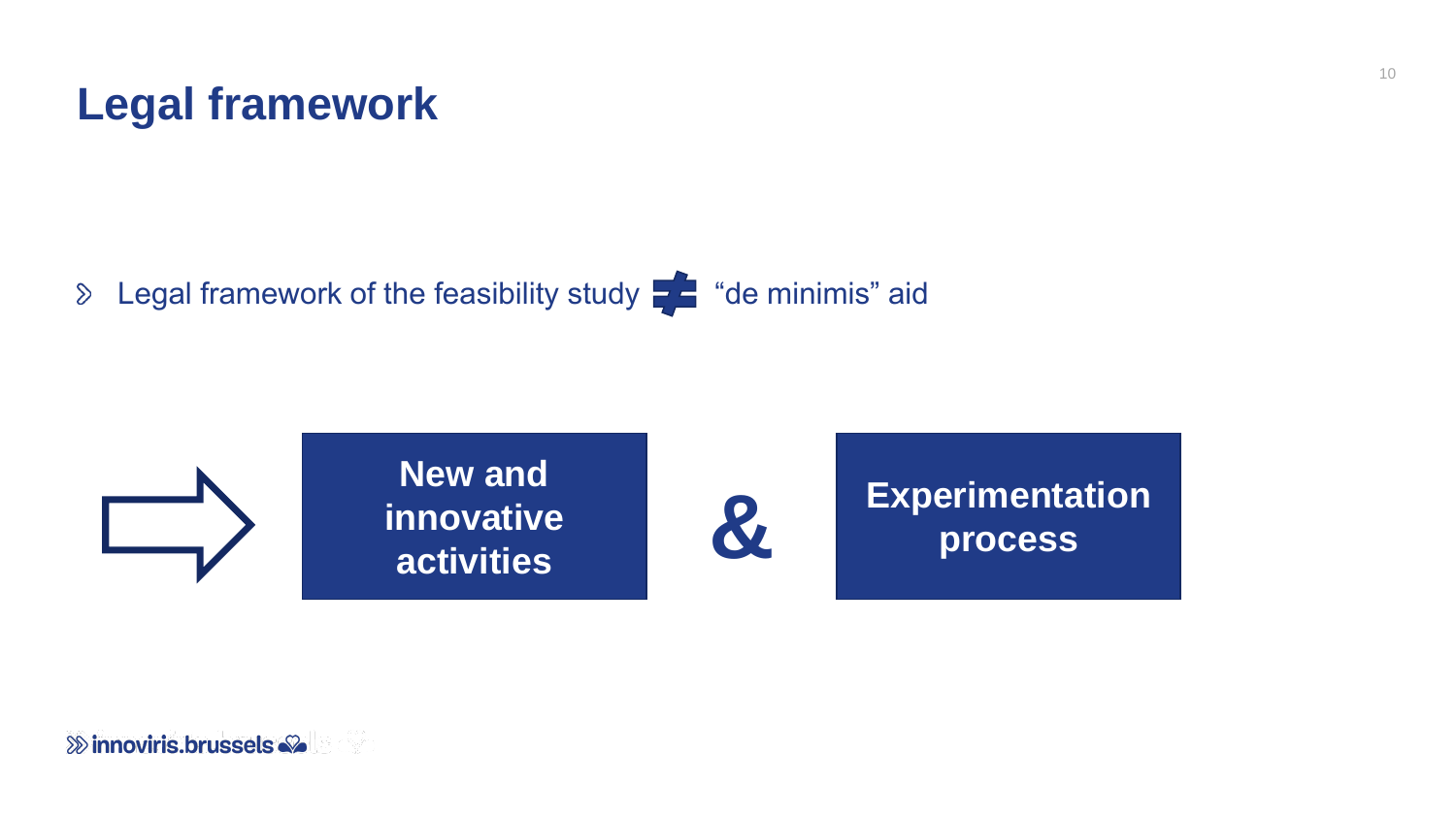### **Practical aspects**



\* Cooperation projects between companies are possible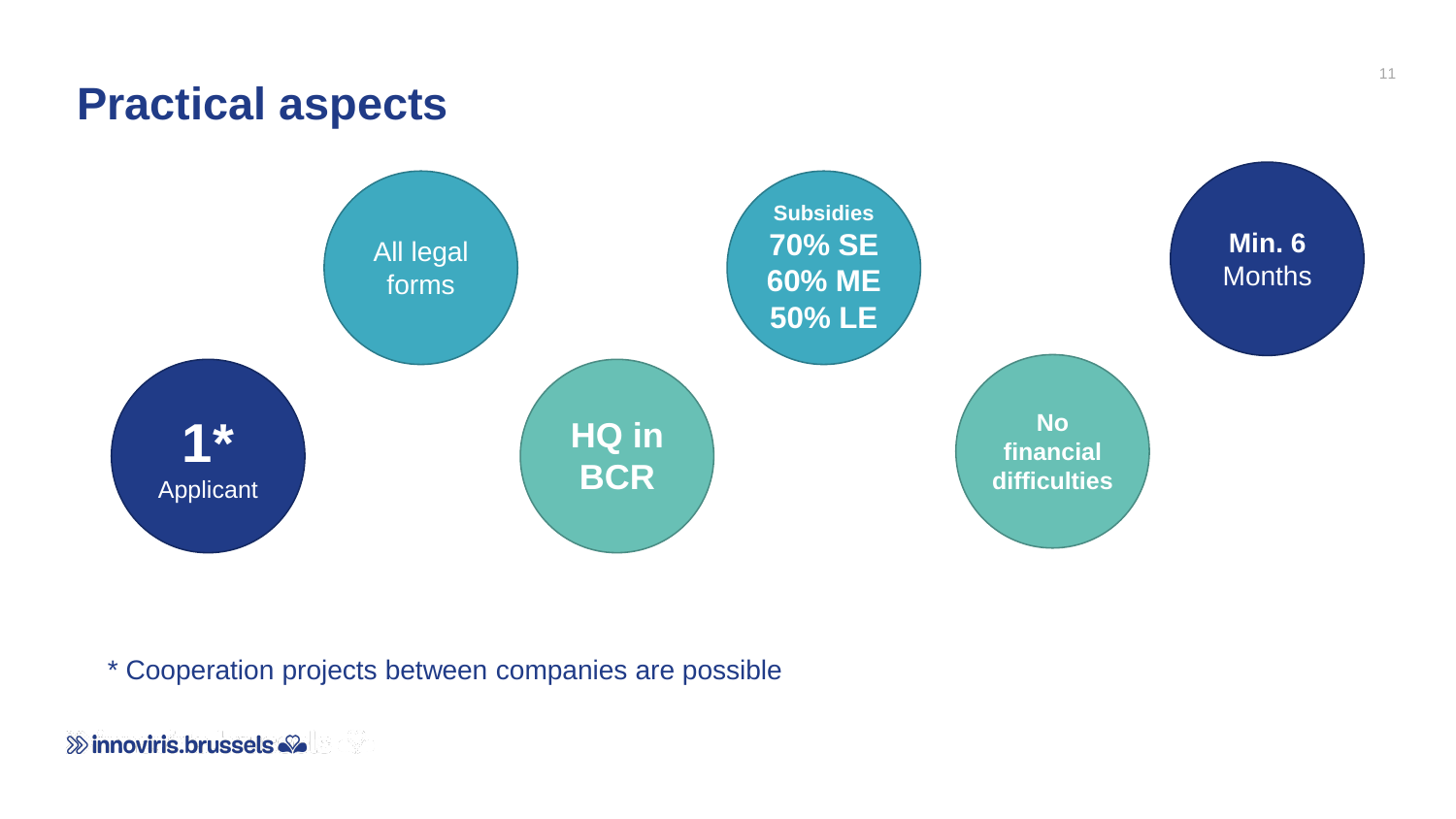### Eligible costs

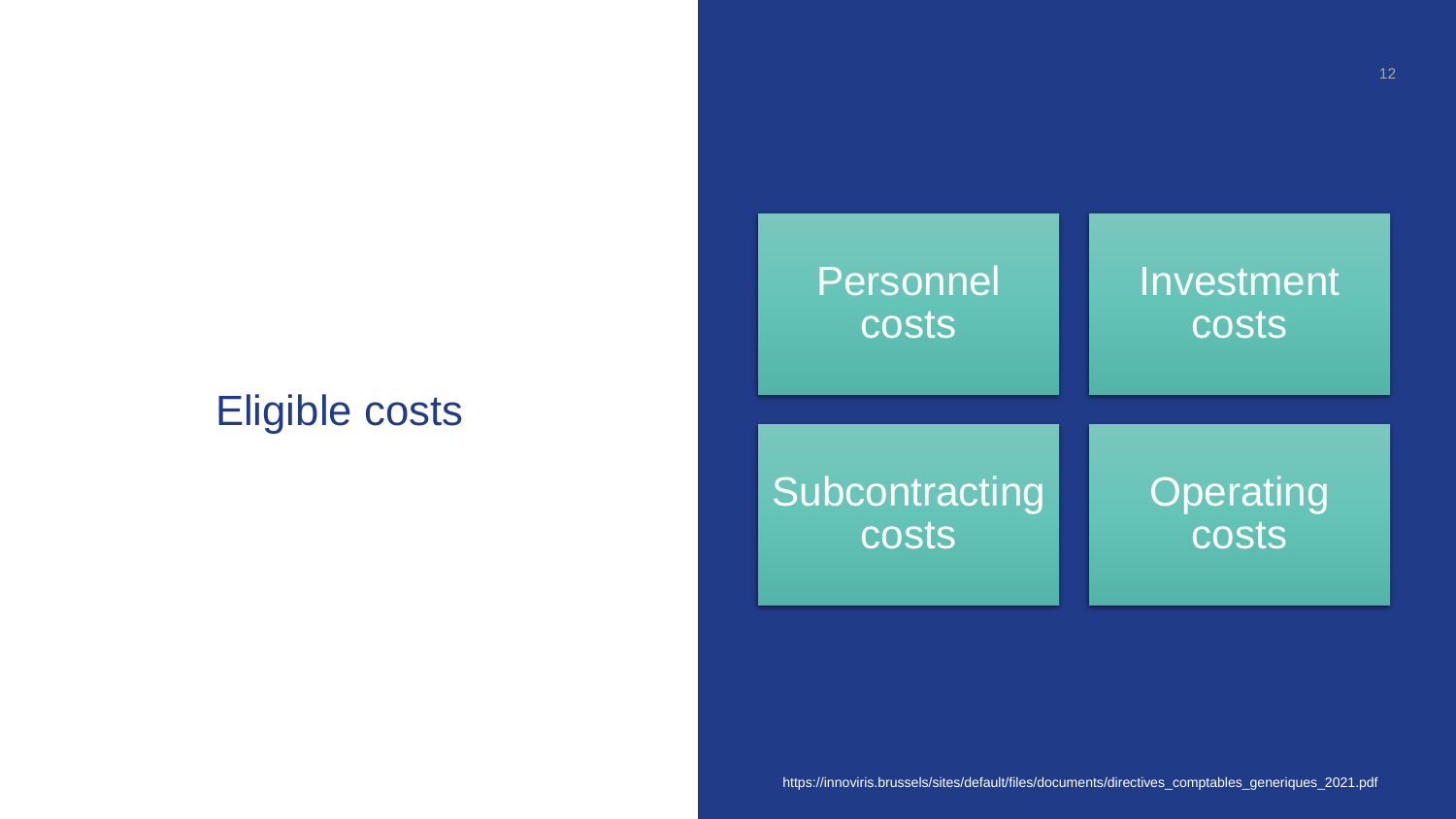### **Positioning vis-à-vis Becircular**

 $\gg$  innoviris  $\blacksquare$ brussels  $\clubsuit\spadesuit$ we fund your future

- Focus on the feasibility study of a new  $\delta$ and innovative activity
- $\sum$
- $\infty$
- $\delta$



- Focus on commercialisation  $\sum$
- Duration of minimum 6 months **Experimentation phase of max 6 months**
- Theme: waste Theme: waste Theme: circular economy
- R&D funding  $\Diamond$  De minimis

 $\gg$  innoviris.brussels



This Innoviris call is positioned **before** the Becircular call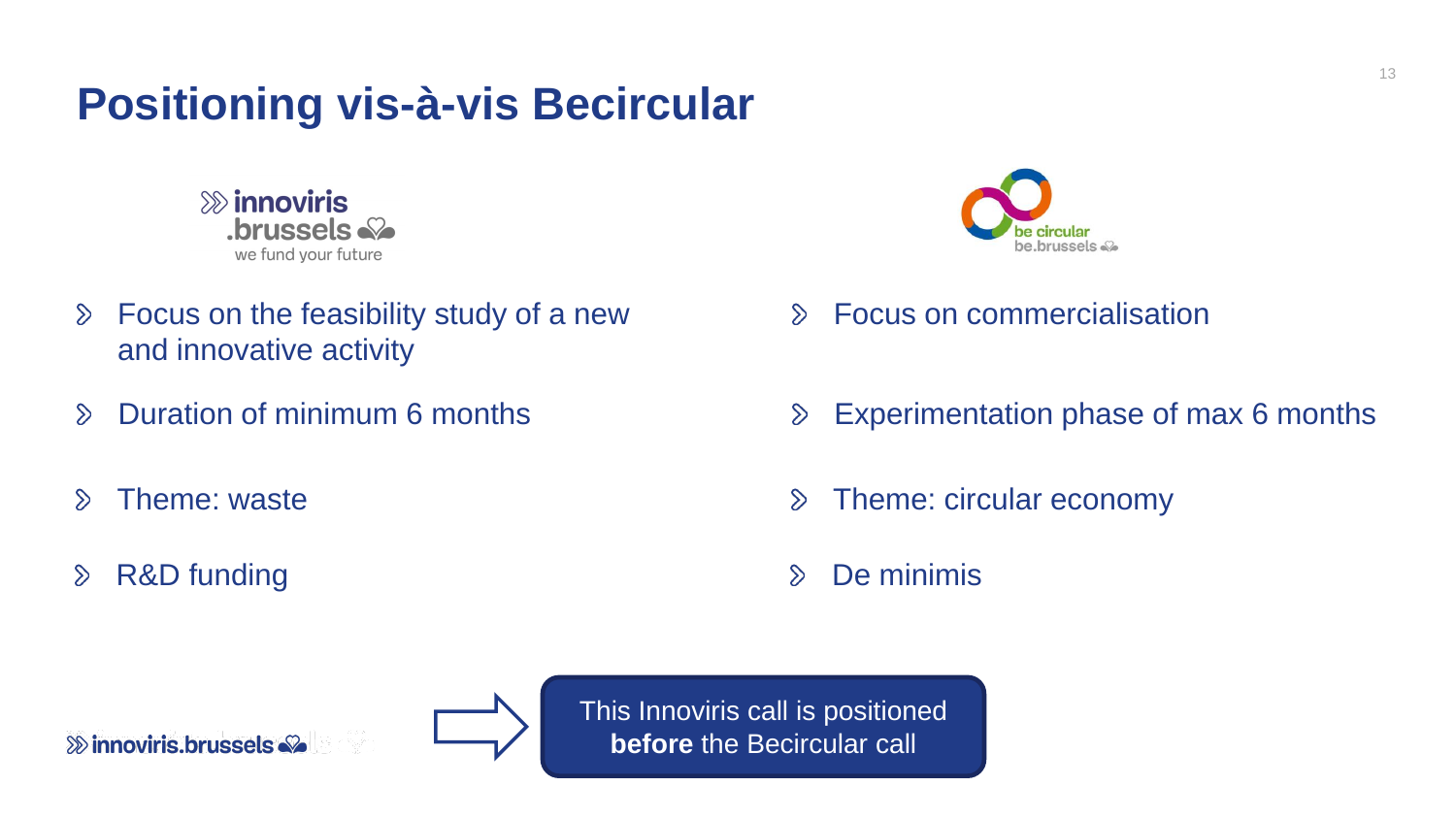

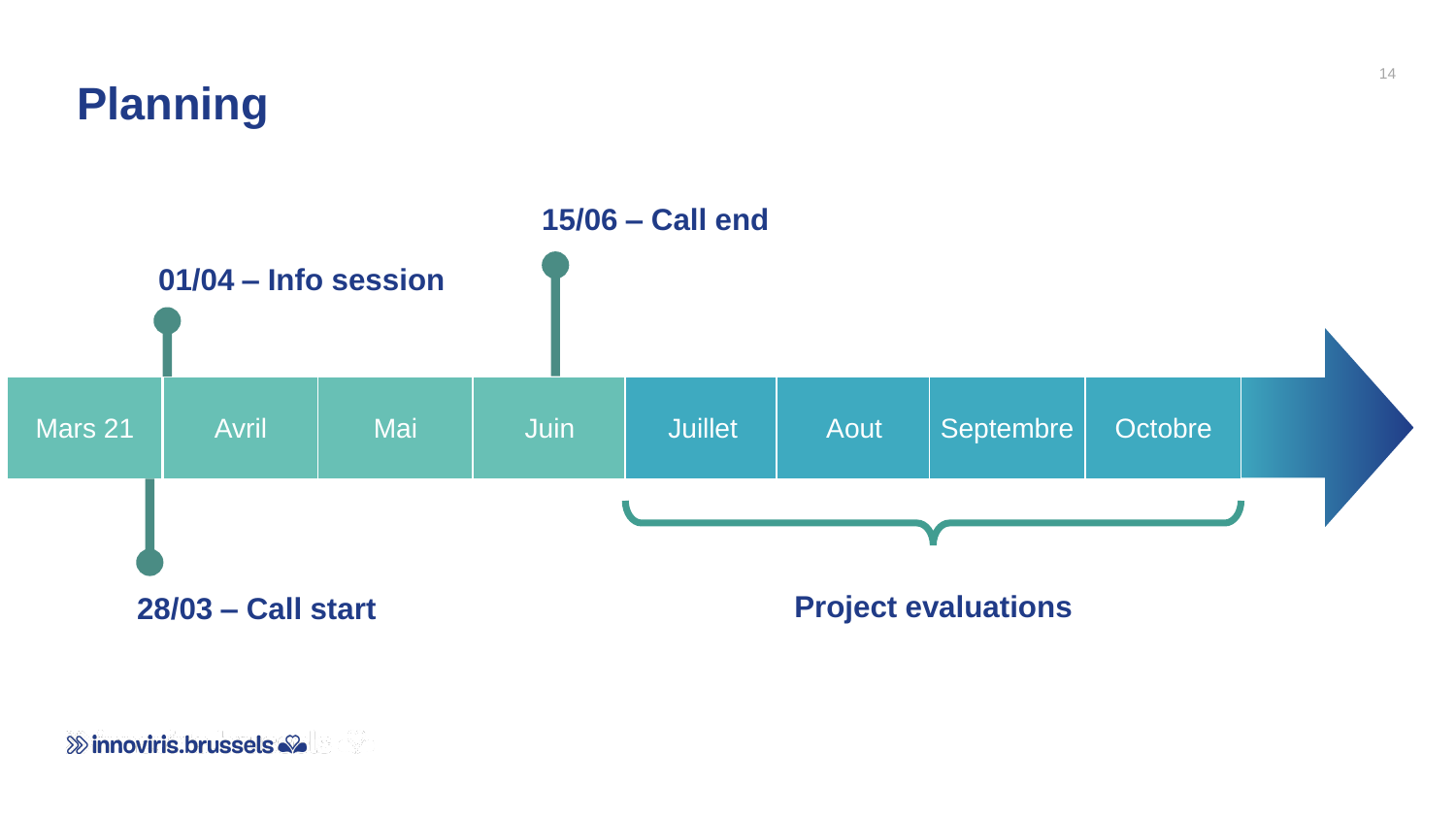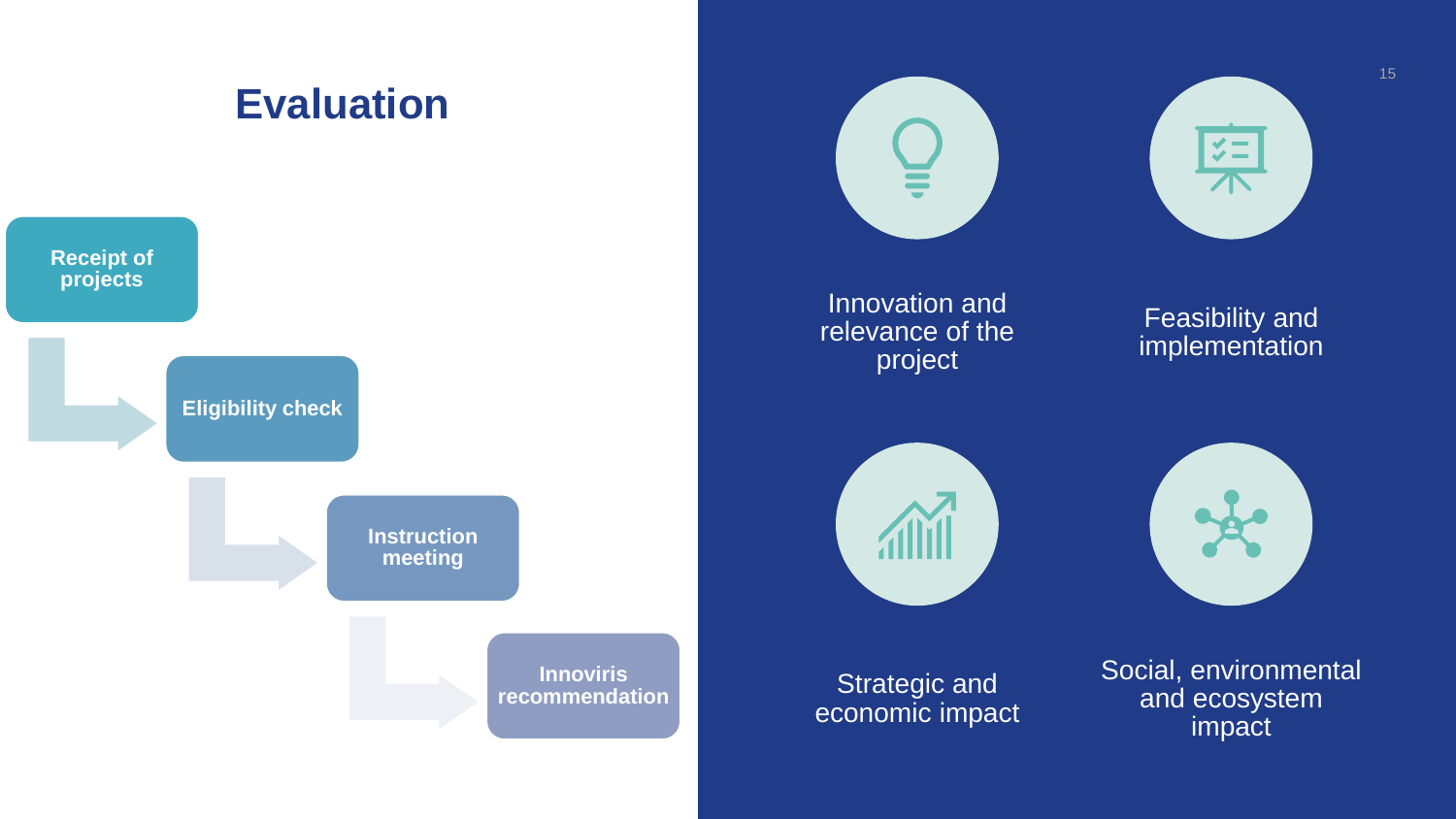# **More info**

### <https://innoviris.brussels/program/recovery-urban-waste>

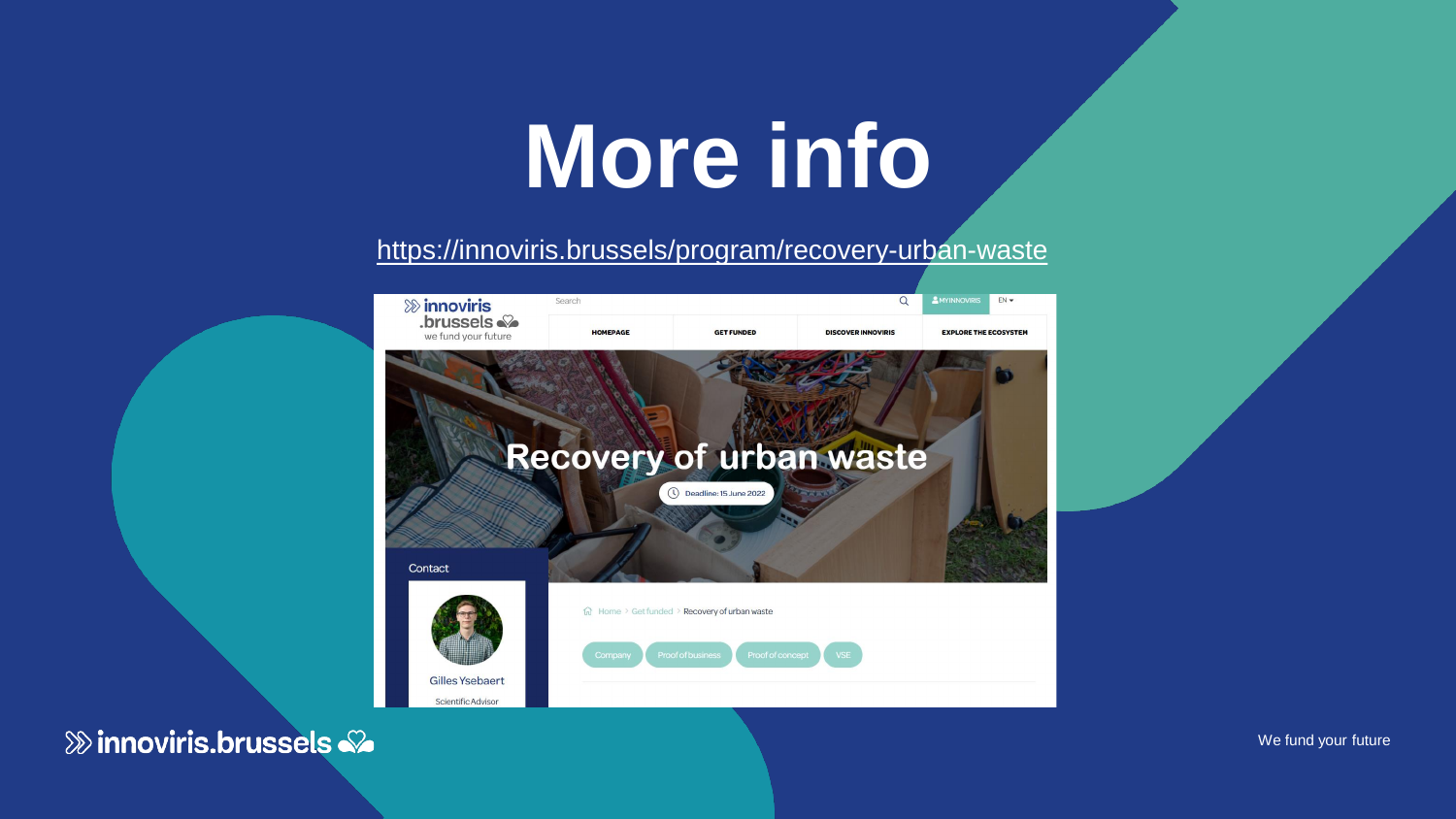# **External interest:**<br>
Some the set of the set of the set of the set of the set of the set of the set of the set of the set of the set of the set of the set of the set of the set of the set of the set of the set of the set we fund your future

### **Gilles Ysebaert**

[gysebaert@innoviris.brussels](mailto:gysebaert@innoviris.brussels) +32 2 600 50 19

**Innoviris.brussels** [www.innoviris.brussels](http://www.innoviris.brussels/)

 $\bullet$   $\bullet$   $\bullet$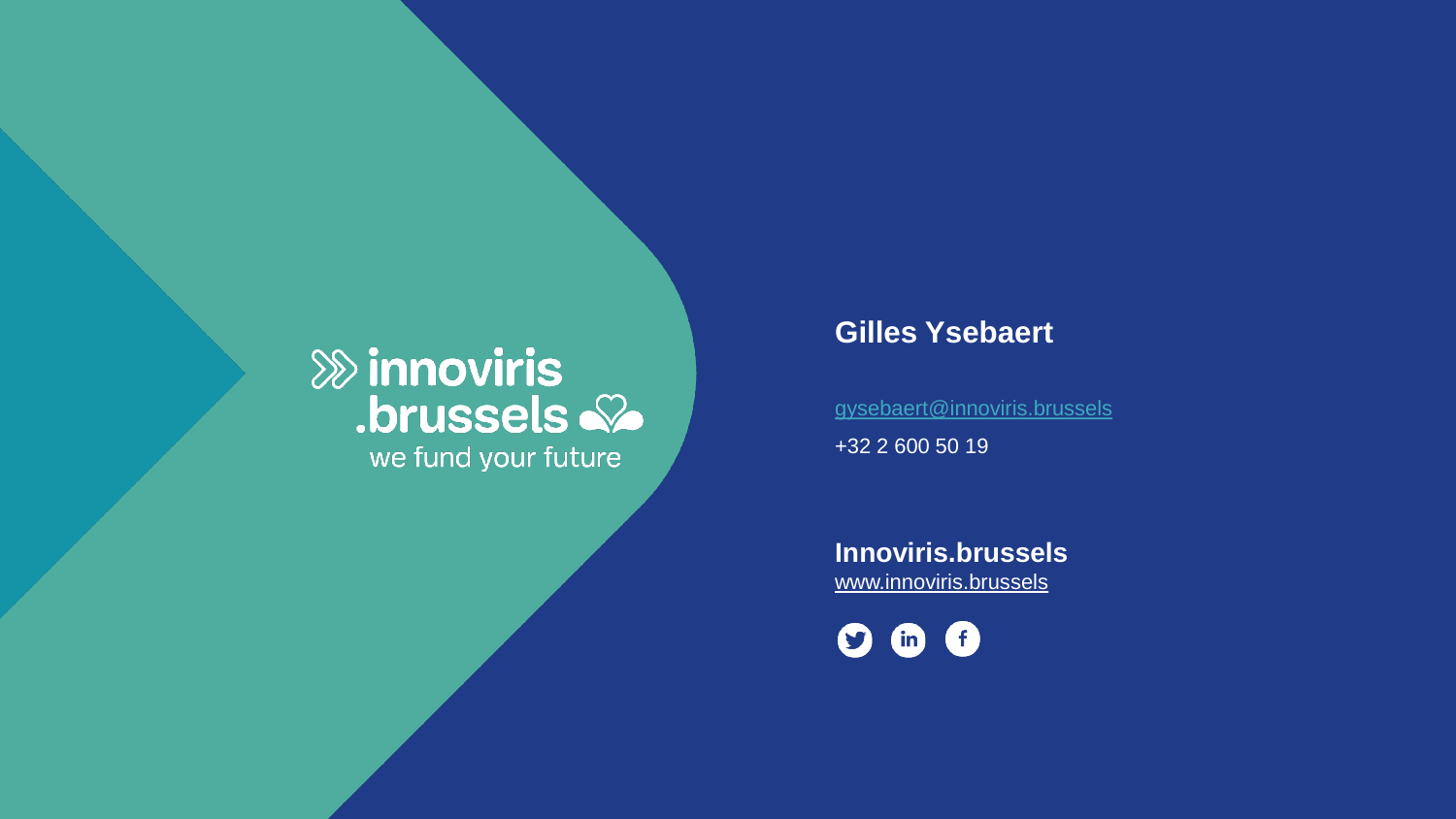

be cir